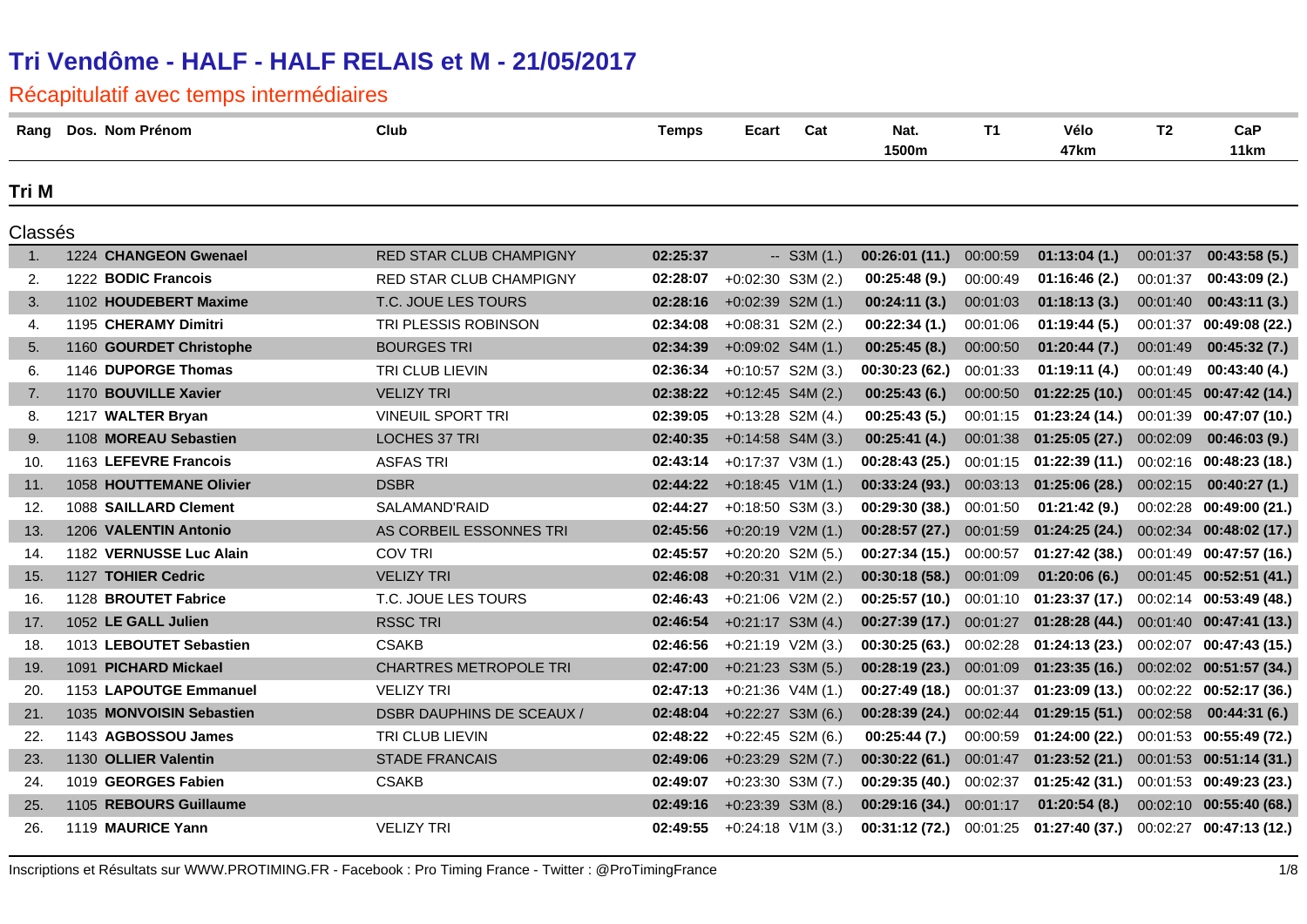| Rang | Dos. Nom Prénom           | Club                          | <b>Temps</b> | Ecart                        | Cat                  | Nat.          | T1       | Vélo                                                            | T2       | CaP                       |
|------|---------------------------|-------------------------------|--------------|------------------------------|----------------------|---------------|----------|-----------------------------------------------------------------|----------|---------------------------|
|      |                           |                               |              |                              |                      | 1500m         |          | 47km                                                            |          | 11 <sub>km</sub>          |
| 27.  | 1193 LEMEE Alain          | POISSY TRI                    | 02:50:39     | $+0:25:02$ V4M (2.)          |                      | 00:26:33(14)  | 00:01:51 | 01:33:13(95.)                                                   | 00:03:22 | 00:45:43(8.)              |
| 28.  | 1018 TONDEREAU Freddy     | <b>CHARTRES METROPOLE TRI</b> | 02:50:47     | $+0:25:10$ S4M (4.)          |                      | 00:27:57(19)  |          | $00:01:24$ 01:23:43 (19.)                                       |          | 00:01:58 00:55:47 (70.)   |
| 29.  | 1168 FESSY Damien         | <b>ES NANTERRE</b>            | 02:51:43     | $+0:26:06$ S3M (9.)          |                      |               |          | 00:33:13 (91.) 00:01:12 01:23:46 (20.) 00:02:53 00:50:43 (30.)  |          |                           |
| 30.  | 1188 CHARTIER Benjamin    | <b>VELIZY TRI</b>             | 02:51:53     | $+0.26:16$ S3M (10.)         |                      | 00:24:06(2.)  |          | $00:01:12$ 01:32:20 (88.)                                       |          | $00:02:00$ 00:52:17 (35.) |
| 31.  | 1165 ANDRE Brice          | <b>CSAKB</b>                  | 02:52:54     | $+0:27:17$ S3M (11.)         |                      | 00:29:49(44)  |          | $00:01:46$ 01:28:21 (41.)                                       |          | 00:02:19 00:50:40 (29.)   |
| 32.  | 1226 YANN Capitaine       | <b>ASFAS TRI</b>              | 02:53:27     | $+0:27:50$ V2M (4.)          |                      | 00:29:03(29.) |          | $00:01:50$ 01:23:26 (15.)                                       |          | 00:02:09 00:57:00 (81.)   |
| 33.  | 1237 RABASSE Gilles       | <b>TC JOUE</b>                | 02:53:35     | $+0.27:58$ V2M (5.)          |                      | 00:26:30(13.) | 00:01:27 | 01:29:03(48.)                                                   |          | $00:02:30$ 00:54:07 (50.) |
| 34.  | 1185 JONCQUEMAT Guillaume | <b>TRI ATTITUDE 41</b>        | 02:53:39     | $+0:28:02$ S4M (5.)          |                      | 00:29:32(39)  |          | 00:01:38  01:30:17  (63.)  00:01:51  00:50:22  (27.)            |          |                           |
| 35.  | 1219 SABATER Julien       | <b>VINEUIL SPORT TRI</b>      | 02:54:17     | $+0:28:40$ S4M (6.)          |                      | 00:29:13(33)  | 00:02:08 | 01:28:28(43.)                                                   |          | 00:01:58 00:52:32 (37.)   |
| 36.  | 1139 POTIER Jean Pierre   | <b>VELIZYTRI</b>              | 02:54:54     | $+0:29:17$ V2M (6.)          |                      |               |          | 00:31:57 (79.) 00:01:12 01:23:42 (18.) 00:02:18 00:55:48 (71.)  |          |                           |
| 37.  | 1136 TERRAL Adrien        | <b>VELIZY TRI</b>             | 02:55:16     | $+0:29:39$ S4M (7.)          |                      | 00:28:04(21.) |          | 00:01:44  01:30:37  (67.)  00:01:56  00:52:57  (42.)            |          |                           |
| 38.  | 1202 LABITTE Johanny      | LES REQUINS COURONNAIS TRI    | 02:55:30     | $+0.29:53$ S3M (12.)         |                      |               |          | $00:34:00(100.)$ $00:01:15$ $01:25:13(29.)$                     |          | 00:02:00 00:53:05 (44.)   |
| 39.  | 1100 MAXIN Harold         | <b>CMTRI</b>                  | 02:56:26     | $+0:30:49$ V4M (3.)          |                      |               |          | 00:29:51 (45.) 00:01:12 01:30:20 (65.) 00:02:17 00:52:47 (39.)  |          |                           |
| 40.  | 1123 MAILLART Marc        | <b>VELIZY TRI</b>             | 02:56:39     | $+0:31:02$ V2M (7.)          |                      | 00:32:51(89.) |          | $00:01:58$ 01:24:41 (26.)                                       |          | 00:02:29 00:54:41 (58.)   |
| 41.  | 1171 LAGONIE Sebastien    | TRI SANNOIS FRANCONVILLE      | 02:56:40     | $+0:31:03$ V1M (4.)          |                      |               |          | 00:34:08 (103.) 00:02:00 01:28:19 (40.) 00:02:07 00:50:07 (26.) |          |                           |
| 42.  | 1061 MAINGUY Sylvain      | <b>DSBR</b>                   | 02:57:31     | $+0:31:54$ S4M (8.)          |                      | 00:30:04(49)  |          | 00:02:21  01:34:22  (109.)  00:02:07                            |          | 00:48:39 (20.)            |
| 43.  | 1070 FERRIERES Remi       | <b>YPRL</b>                   | 02:58:02     | $+0:32:25$ S2M (8.)          |                      | 00:32:21(85.) |          | 00:03:20  01:31:37 (79.)  00:02:10  00:48:36 (19.)              |          |                           |
| 44.  | 1077 DOUY Benjamin        | YRPL SAINT CYR TRI            | 02:58:14     | $+0.32:37$ S2M (9.)          |                      | 00:29:38(41)  |          | 00:02:22  01:29:26  (54.)  00:02:35  00:54:15  (53.)            |          |                           |
| 45.  | 1014 DE OLIVEIRA Mikael   | <b>CHARTRES METROPOLE TRI</b> | 02:58:17     | $+0:32:40$ S3M (13.)         |                      |               |          | $00:35:01(122.)$ $00:01:32$ $01:29:30(55.)$                     |          | 00:02:46 00:49:30 (25.)   |
| 46.  | 1040 FOURNIOU Hugo        | <b>DSBR</b>                   | 02:58:54     | $+0:33:17$ S4M (9.)          |                      |               |          | 00:31:22 (75.) 00:02:18 01:26:18 (33.) 00:01:57 00:57:01 (82.)  |          |                           |
| 47.  | 1030 CERILLO Xavier       | <b>CMTRI</b>                  | 02:58:54     | $+0:33:17$ V2M (8.)          |                      | 00:30:17(56)  |          | $00:01:20$ 01:30:56 (71.)                                       |          | 00:02:19 00:54:05 (49.)   |
| 48.  | 1132 LESAGE Patrick       | <b>VELIZY TRI</b>             | 02:59:22     | $+0:33:45$ V4M (4.)          |                      |               |          | 00:31:19 (73.) 00:02:18 01:26:02 (32.) 00:02:16 00:57:31 (89.)  |          |                           |
| 49.  | 1236 CORDIER Mathieu      | SAS TRI 37                    | 02:59:24     | $+0:33:47$ S4M (10.)         |                      | 00:29:29(37.) | 00:01:29 | 01:30:41(69.)                                                   | 00:02:21 | 00:55:26(67.)             |
| 50.  | 1001 LAFARGUE Simon       |                               | 02:59:25     | $+0:33:48$ S4M (11.)         |                      | 00:28:12(22)  |          | $00:01:55$ 01:33:22 (98.)                                       | 00:02:27 | 00:53:32 (47.)            |
| 51.  | 1022 CHEVRIER Christophe  | <b>TOBESPORT</b>              | 02:59:45     | $+0:34:08$ V2M (9.)          |                      |               |          | $00:35:33(136.)$ $00:01:50$ $01:24:28(25.)$                     | 00:02:57 | 00:55:00(60.)             |
| 52.  | 1031 ARNAUD Fabrice       | <b>RSSC TRI</b>               | 02:59:55     | $+0:34:18$ V1M (5.)          |                      |               |          | $00:29:59(48.)$ $00:02:26$ $01:29:41(57.)$                      | 00:02:50 | 00:55:02(62.)             |
| 53.  | 1154 HUET Patrick         | <b>VSF TRI</b>                | 03:00:29     | $+0:34:52$ V4M (5.)          |                      |               |          | $00:35:37(138.)$ $00:01:42$ $01:22:54(12.)$                     | 00:02:31 | 00:57:47(90.)             |
| 54.  | 1072 MARTIN Jean Francois | <b>RSSC TRI</b>               | 03:01:10     |                              | $+0:35:33$ V2M (10.) |               |          | $00:35:17(130.)$ $00:01:36$ $01:29:15(50.)$                     |          | 00:02:14 00:52:51 (40.)   |
| 55.  | 1047 TOUZE Jean Francois  | <b>LMA</b>                    |              | $03:01:22 +0:35:45$ V4M (6.) |                      |               |          | 00:33:38 (96.) 00:01:51 01:29:00 (47.) 00:02:31 00:54:25 (55.)  |          |                           |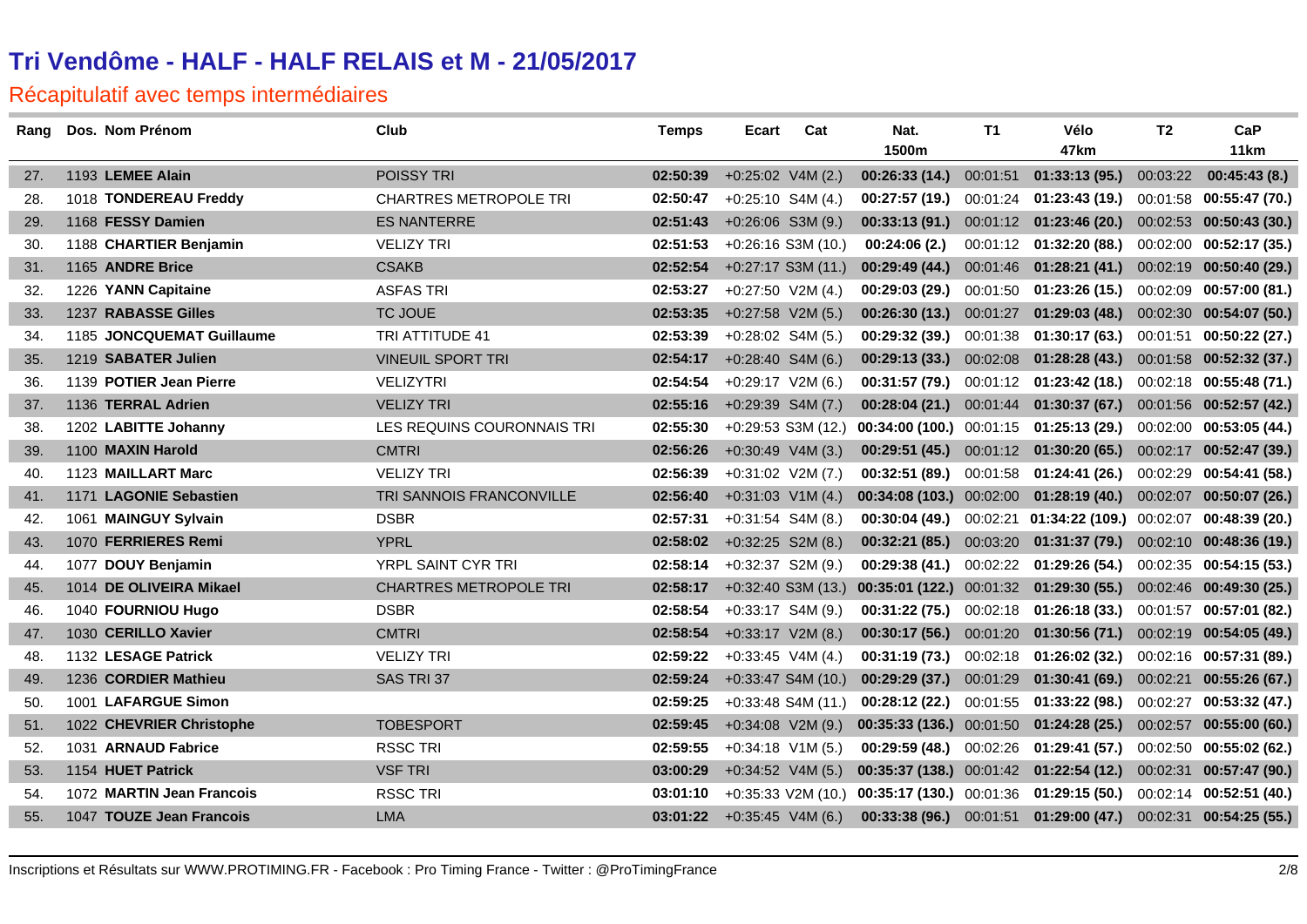| Rang | Dos. Nom Prénom                | Club                          | <b>Temps</b> | Ecart | Cat                  | Nat.                                                                                  | T1       | Vélo                                                            | T2 | CaP                       |
|------|--------------------------------|-------------------------------|--------------|-------|----------------------|---------------------------------------------------------------------------------------|----------|-----------------------------------------------------------------|----|---------------------------|
|      |                                |                               |              |       |                      | 1500m                                                                                 |          | 47km                                                            |    | 11 <sub>km</sub>          |
| 56.  | 1213 FERRAILLE Olivier         | <b>VELIZY</b>                 | 03:01:28     |       |                      | $+0:35:51$ V2M (11.) 00:34:04 (102.) 00:01:44 01:28:48 (45.)                          |          |                                                                 |    | 00:03:53 00:53:01 (43.)   |
| 57.  | 1097 LOUSTE Thierry            |                               | 03:01:41     |       | $+0.36:04$ V2M (12.) | $00:37:09(154.)$ $00:01:59$ $01:30:51(70.)$ $00:02:17$ $00:49:28(24.)$                |          |                                                                 |    |                           |
| 58.  | 1055 THEVENIN GAILLARD Nicolas |                               | 03:02:02     |       | $+0.36:25$ S4M (12.) |                                                                                       |          | 00:30:09 (54.) 00:01:56 01:32:04 (86.) 00:02:35 00:55:19 (64.)  |    |                           |
| 59.  | 1039 BASLE Bertrand            | DAUPHINS DE SCEAUX & BOURG LA | 03:02:06     |       | $+0:36:29$ V2M (13.) | 00:30:05(50.)                                                                         |          | 00:03:10  01:29:41 (58.)  00:02:13  00:56:58 (80.)              |    |                           |
| 60.  | 1015 LEFEUVRE Jean Baptiste    | <b>CSAKB</b>                  | 03:02:31     |       | $+0.36:54$ V1M (6.)  | 00:33:32(94)                                                                          |          | 00:02:18  01:33:04  (93.)  00:02:10  00:51:29  (32.)            |    |                           |
| 61.  | 1099 PERDOUX Bruno             | <b>CHARTRES METROPOLE TRI</b> | 03:02:33     |       | $+0.36:56$ S4M (13.) | 00:31:00(69.)                                                                         |          | 00:01:57 01:35:49 (117.) 00:02:00 00:51:48 (33.)                |    |                           |
| 62.  | 1218 BOISSET Alexandre         | <b>VINEUIL SPORT TRI</b>      | 03:02:54     |       | $+0:37:17$ V1M (7.)  | $00:37:08(153.)$ 00:01:36                                                             |          | 01:29:17 (52.) 00:02:20 00:52:36 (38.)                          |    |                           |
| 63.  | 1054 AUBERTIN Christophe       | <b>DSBR</b>                   | 03:03:04     |       | $+0:37:27$ V2M (14.) | $00:29:53(46.)$ 00:01:56                                                              |          | $01:33:02(92.)$ $00:02:50$ $00:55:25(66.)$                      |    |                           |
| 64.  | 1084 VELLEYEN Laurent          | <b>JOHN DO</b>                | 03:03:20     |       | $+0:37:43$ V1M (8.)  | $00:34:45(116.)$ $00:02:11$                                                           |          | 01:26:18(34)                                                    |    | $00:02:17$ 00:57:52 (91.) |
| 65.  | 1167 MEUNIER Alexis            | <b>ES NANTERRE</b>            | 03:03:51     |       | $+0:38:14$ S2M (10.) | 00:30:08(53)                                                                          |          | 00:01:33  01:33:17  (97.)  00:04:44  00:54:12  (52.)            |    |                           |
| 66.  | 1081 FAUVEL Bruno              | <b>CMTRI</b>                  | 03:04:53     |       | $+0:39:16$ V3M (2.)  | 00:29:03(28.)                                                                         | 00:01:26 | 01:33:25 (99.)                                                  |    | 00:02:18 00:58:43 (102.)  |
| 67.  | 1120 ELISSALT Olivier          | <b>VELZY TRI</b>              | 03:04:59     |       | $+0.39:22$ V2M (15.) | 00:29:09(32)                                                                          |          | 00:02:25  01:31:13  (74.)  00:02:26  00:59:49  (109.)           |    |                           |
| 68.  | 1078 SEUNES Aurelien           |                               | 03:05:04     |       | $+0:39:27$ S4M (14.) | 00:27:39(16.)                                                                         |          | 00:02:10 01:35:59 (119.) 00:02:54 00:56:25 (75.)                |    |                           |
| 69.  | 1221 VILLANI Alain             |                               | 03:05:10     |       | $+0:39:33$ V2M (16.) | 00:31:04(70.)                                                                         |          | 00:02:14  01:31:31  (78.)  00:02:23  00:58:00  (94.)            |    |                           |
| 70.  | 1134 PRAMPART Sylvain          |                               | 03:05:10     |       |                      | $+0.39.33$ S4M (15.) 00:34:58 (120.) 00:02:23 01:27:36 (36.) 00:02:16 00:58:00 (93.)  |          |                                                                 |    |                           |
| 71.  | 1025 DUVAL Dominique           | YPRL SAINT CYR TRI            | 03:05:23     |       | $+0.39:46$ V4M (7.)  |                                                                                       |          | 00:34:28 (110.) 00:02:10 01:29:17 (53.) 00:02:48 00:56:42 (79.) |    |                           |
| 72.  | 1074 DIVARET Laurent           |                               | 03:05:30     |       | $+0:39:53$ V1M (9.)  | <b>00:31:21 (74.)</b> 00:01:55                                                        |          | $01:31:44(81.)$ $00:02:21$ $00:58:10(96.)$                      |    |                           |
| 73.  | 1172 MUREAU Didier             | <b>RSSC TRI</b>               | 03:05:44     |       | $+0:40:07$ V3M (3.)  | $00:33:09(90.)$ $00:02:38$                                                            |          | 01:29:10 (49.) 00:02:39 00:58:10 (95.)                          |    |                           |
| 74.  | 1216 CHA John                  | <b>VINEUIL SPORT TRI</b>      | 03:05:50     |       |                      | $+0.40.13$ S4M (16.) 00:35:34 (137.) 00:02:55                                         |          | 01:29:50 (59.)                                                  |    | $00:02:09$ 00:55:24 (65.) |
| 75.  | 1036 MOUCHART Antoine          | <b>DSBR</b>                   | 03:05:56     |       |                      | +0:40:19 S4M (17.) 00:34:15 (107.) 00:02:52 01:31:18 (75.) 00:02:46 00:54:47 (59.)    |          |                                                                 |    |                           |
| 76.  | 1109 PORTILLA Sylvain          | <b>CHARTRES METROPOLE TRI</b> | 03:06:17     |       | $+0:40:40$ S2M (11.) | $00:35:04(123.)$ $00:01:58$ $01:31:27(76.)$ $00:02:49$ $00:55:01(61.)$                |          |                                                                 |    |                           |
| 77.  | 1191 BEZAT Remi                | T.C. JOUE LES TOURS           | 03:06:24     |       | $+0:40:47$ S3M (14.) |                                                                                       |          | 00:30:20 (59.) 00:02:45 01:29:37 (56.) 00:04:38 00:59:06 (103.) |    |                           |
| 78.  | 1235 LUCAS Lohic               | <b>SABLE TRI</b>              | 03:06:31     |       | $+0:40:54$ V4M (8.)  | 00:30:08(52)                                                                          | 00:02:05 | 01:30:11 (61.)                                                  |    | 00:04:29 00:59:39 (108.)  |
| 79.  | 1152 LEMARECHAL Benoit         | <b>LES TRITONS CONDEENS</b>   | 03:06:35     |       |                      | +0:40:58 V2M (17.) 00:35:17 (131.) 00:02:07 01:25:13 (30.) 00:02:04 01:01:56 (119.)   |          |                                                                 |    |                           |
| 80.  | 1133 CABAN Olivier             | <b>VELIZY TRI</b>             | 03:07:06     |       | $+0:41:29$ V3M (4.)  | 00:30:44(66.)                                                                         |          | $00:02:12$ 01:32:19 (87.)                                       |    | 00:02:43 00:59:11 (104.)  |
| 81.  | 1166 PELLIEUX Virginie         | <b>VELIZY TRI</b>             | 03:07:16     |       |                      | $+0:41:39$ V <sub>1</sub> F(1.) <b>00:29:17(35.)</b>                                  | 00:03:11 | 01:34:11 (107.)                                                 |    | 00:02:17 00:58:23 (98.)   |
| 82.  | 1197 DELPHIN Damien            | OTC45                         | 03:07:19     |       | +0:41:42 V1M (10.)   | 00:29:07 (31.)                                                                        |          | 00:03:15 01:36:11 (120.) 00:02:50 00:55:58 (73.)                |    |                           |
| 83.  | 1111 PILLAUDIN David           | <b>RSSC TRI</b>               | 03:07:22     |       |                      | +0:41:45 V1M (11.) 00:35:28 (134.) 00:02:20 01:33:57 (103.) 00:02:24 00:53:15 (46.)   |          |                                                                 |    |                           |
| 84.  | 1050 COQUAND Eric              | <b>TRI DUNOIS 28</b>          | 03:07:31     |       |                      | $+0.41.54$ V2M (18.) 00:36:34 (147.) 00:01:31 01:34:15 (108.) 00:02:04 00:53:09 (45.) |          |                                                                 |    |                           |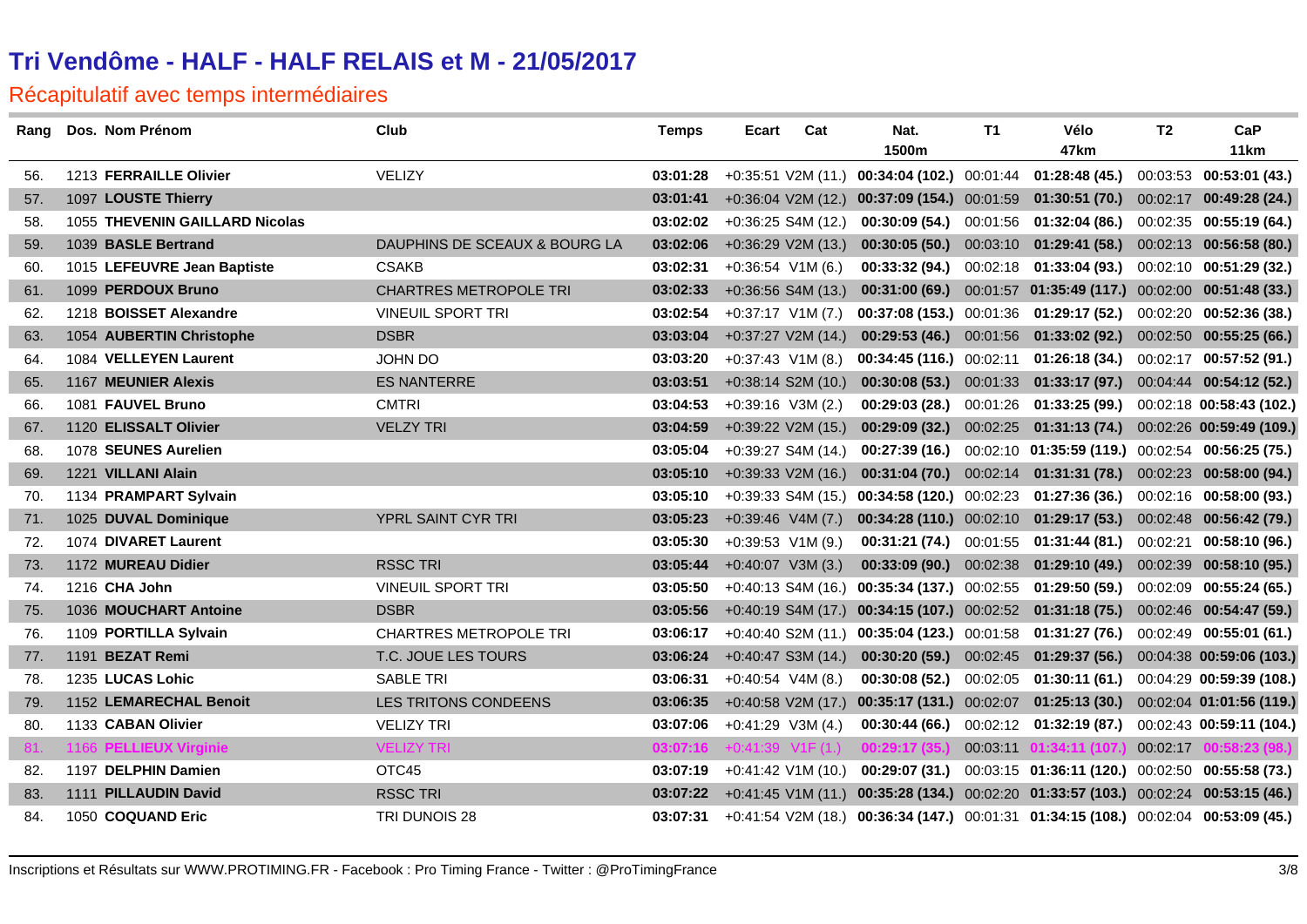| Rang | Dos. Nom Prénom                 | Club                          | <b>Temps</b>                | Ecart               | Cat                   | Nat.          | T1       | Vélo                                                                                         | T <sub>2</sub> | CaP            |
|------|---------------------------------|-------------------------------|-----------------------------|---------------------|-----------------------|---------------|----------|----------------------------------------------------------------------------------------------|----------------|----------------|
|      |                                 |                               |                             |                     |                       | 1500m         |          | 47km                                                                                         |                | 11km           |
| 85.  | 1012 SEMINARIO Pablo            | <b>CSAKB</b>                  | 03:07:35                    |                     | $+0:41:58$ S4M (18.)  |               |          | 00:32:40 (88.) 00:02:49 01:35:22 (113.) 00:02:22 00:54:25 (54.)                              |                |                |
| 86.  | 1060 VELLEYEN Pascal            | DAUPHINS DE SCEAUX & BOURG LA | 03:07:36                    |                     | $+0:41:59$ V3M (5.)   |               |          | 00:36:23 (143.) 00:03:49 01:27:06 (35.) 00:03:12 00:57:08 (84.)                              |                |                |
| 87.  | 1208 MELET Francois             |                               | 03:07:52                    | $+0.42:15$ V4M (9.) |                       |               |          | 00:37:51 (163.) 00:03:39 01:33:14 (96.) 00:02:47 00:50:22 (28.)                              |                |                |
| 88.  | 1037 COINCE Alexis              | DAUPHINS DE SCEAUX & BOURG LA | 03:07:58                    |                     | $+0:42:21$ S2M (12.)  |               |          | 00:31:28 (76.) 00:01:53 01:37:51 (128.) 00:02:16 00:54:32 (57.)                              |                |                |
| 89.  | 1223 RUBAN David                | <b>BOURGES TRI</b>            | 03:08:11                    |                     |                       |               |          | +0:42:34 V1M (12.) 00:34:12 (106.) 00:02:01 01:30:19 (64.) 00:02:21 00:59:19 (106.)          |                |                |
| 90.  | 1198 LOZAC'H Mickael            |                               | 03:08:22                    |                     |                       |               |          | $+0.42.45$ V1M (13.) 00:38:02 (166.) 00:03:25 01:29:52 (60.) 00:02:54 00:54:10 (51.)         |                |                |
| 91.  | 1211 GRAUWIN Stephane           |                               | 03:08:41                    |                     |                       |               |          | +0:43:04 V1M (14.) 00:34:16 (108.) 00:03:24 01:31:10 (73.) 00:02:42 00:57:10 (86.)           |                |                |
| 92.  | 1201 ANNE Tristan               | <b>VINEUIL SPORT TRI</b>      | 03:08:50                    |                     |                       |               |          | +0:43:13 S1M (1.) 00:36:58 (151.) 00:02:23 01:28:28 (42.) 00:02:27 00:58:36 (101.)           |                |                |
| 93.  | 1194 BOUVET Gregoire            | SAINT AVERTIN SPORTS TRI 37   | 03:09:04                    |                     | $+0:43:27$ S3M (15.)  |               |          | 00:30:52 (68.) 00:01:47 01:32:00 (85.) 00:02:18 01:02:09 (123.)                              |                |                |
| 94.  | 1024 BELAIGUES Sebastien        | <b>11E DISTRICT</b>           | 03:09:06                    |                     | +0:43:29 V1M (15.)    |               |          | $00:31:50(78.)$ $00:02:52$ $01:34:50(111.)$ $00:02:25$ $00:57:11(87.)$                       |                |                |
| 95.  | 1053 DE GRIMAUDET DE ROCHEBOUET |                               | 03:09:08                    |                     | $+0:43:31$ S4M (19.)  |               |          | 00:31:43 (77.) 00:02:56 01:33:02 (91.) 00:04:53 00:56:36 (78.)                               |                |                |
| 96.  | 1126 CASTAGNET Florence         | <b>VELIZY TRI</b>             | 03:11:00                    |                     | $+0:45:23$ S4F $(1.)$ |               |          | $00:34:58(121.)$ $00:02:42$ $01:34:32(110.)$ $00:02:19$ $00:56:30(76.)$                      |                |                |
| 97.  | 1141 LARCHER Benoit             | <b>VINEUIL SPORT TRI</b>      | 03:12:07                    |                     |                       |               |          | +0:46:30 S3M (16.) 00:37:02 (152.) 00:01:57 01:34:00 (104.) 00:02:01 00:57:09 (85.)          |                |                |
| 98.  | 1205 CARLI Sebastien            | <b>VINEUIL SPORT TRI</b>      | 03:12:30                    |                     |                       |               |          | +0:46:53 S4M (20.) 00:34:09 (105.) 00:02:17 01:30:39 (68.) 00:02:34 01:02:53 (127.)          |                |                |
| 99.  | 1207 CARLE Laurent              | TRI CLUB ETAMPOIS             | 03:12:39                    |                     | $+0:47:02$ V2M (19.)  |               |          | 00:29:48 (43.) 00:02:19 01:30:16 (62.) 00:02:30 01:07:48 (151.)                              |                |                |
| 100. | 1142 MALZARD Nicolas            | <b>VELIZY TRI</b>             | 03:12:51                    |                     | $+0:47:14$ V3M (6.)   |               |          | 00:32:02 (80.) 00:03:39 01:34:06 (106.) 00:02:58 01:00:08 (112.)                             |                |                |
| 101. | 1016 VIGOUROUX Thibault         | <b>CSAKB</b>                  | 03:13:23                    |                     |                       |               |          | +0:47:46 S2M (13.) 00:36:37 (149.) 00:02:08 01:31:52 (83.) 00:02:02 01:00:45 (113.)          |                |                |
| 102. | 1062 TEISSET Yann               |                               | 03:13:36                    |                     | $+0:47:59$ S4M (21.)  |               |          | 00:30:17 (55.) 00:02:43 01:33:36 (101.) 00:03:13 01:03:49 (132.)                             |                |                |
| 103. | 1180 POYLIE Arnaud              |                               | 03:14:55                    |                     |                       |               |          | +0:49:18 S4M (22.) 00:35:15 (128.) 00:03:51 01:37:46 (126.) 00:02:19 00:55:47 (69.)          |                |                |
| 104. | 1079 SIMEONIDES Nicolas         |                               | 03:15:10 +0:49:33 S4M (23.) |                     |                       |               |          | 00:30:44 (67.) 00:02:46 01:33:28 (100.) 00:02:58 01:05:15 (142.)                             |                |                |
| 105. | 1112 GERVAIS Christel           |                               | 03:15:36                    |                     | $+0.49:59$ V1F (2.)   | 00:27:59(20)  | 00:03:18 | 01:42:20 (147.)                                                                              | 00:02:40       | 0:59:21 (107.) |
| 106. | 1048 PINAULT Herve              | <b>TOBESPORT</b>              |                             |                     |                       |               |          | 03:16:33 +0:50:56 V1M (16.) 00:34:53 (119.) 00:03:05 01:32:23 (89.) 00:02:34 01:03:40 (130.) |                |                |
| 107. | 1149 DELEU Maxens               | TRI CLUB LIEVIN               | 03:16:44                    | $+0:51:07$ JUM (1.) |                       |               |          | 00:29:04 (30.) 00:01:01 01:35:27 (114.) 00:01:53 01:09:22 (160.)                             |                |                |
| 108. | 1092 VAUDRY Sandrine            | <b>OXYGENE PSA</b>            | 03:16:49                    | $+0:51:12$ V2F (1.) |                       | 00:32:09(81.) |          | 00:01:29  01:38:37  (134.)  00:02:29  01:02:07  (121.)                                       |                |                |
| 109. | 1174 NOUALHAGUET Jean Charles   | <b>VELIZY TRIATHLO?</b>       | 03:16:52                    | $+0:51:15$ V3M (7.) |                       |               |          | 00:33:40 (97.) 00:02:52 01:28:01 (39.) 00:03:04 01:09:17 (159.)                              |                |                |
| 110. | 1131 PARC Sebastien             | <b>VELIZY TRI</b>             | 03:17:01                    |                     |                       |               |          | +0:51:24 V2M (20.) 00:38:00 (165.) 00:02:34 01:33:50 (102.) 00:02:47 00:59:52 (110.)         |                |                |
| 111. | 1110 DAUVERCHAIN Benoit         |                               | 03:17:03                    |                     |                       |               |          | +0:51:26 S2M (14.) 00:36:30 (146.) 00:03:26 01:39:08 (137.) 00:02:53 00:55:07 (63.)          |                |                |
| 112. | 1075 LE PROVOST Olivier         |                               | 03:17:44                    |                     |                       |               |          | +0:52:07 V1M (17.) 00:47:32 (189.) 00:06:34 01:34:04 (105.) 00:02:25 00:47:10 (11.)          |                |                |
| 113. | 1051 DOUSSET Christophe         | <b>VSF TRI</b>                |                             |                     |                       |               |          | 03:17:52 +0:52:15 V2M (21.) 00:32:29 (86.) 00:01:36 01:37:09 (125.) 00:02:26 01:04:14 (136.) |                |                |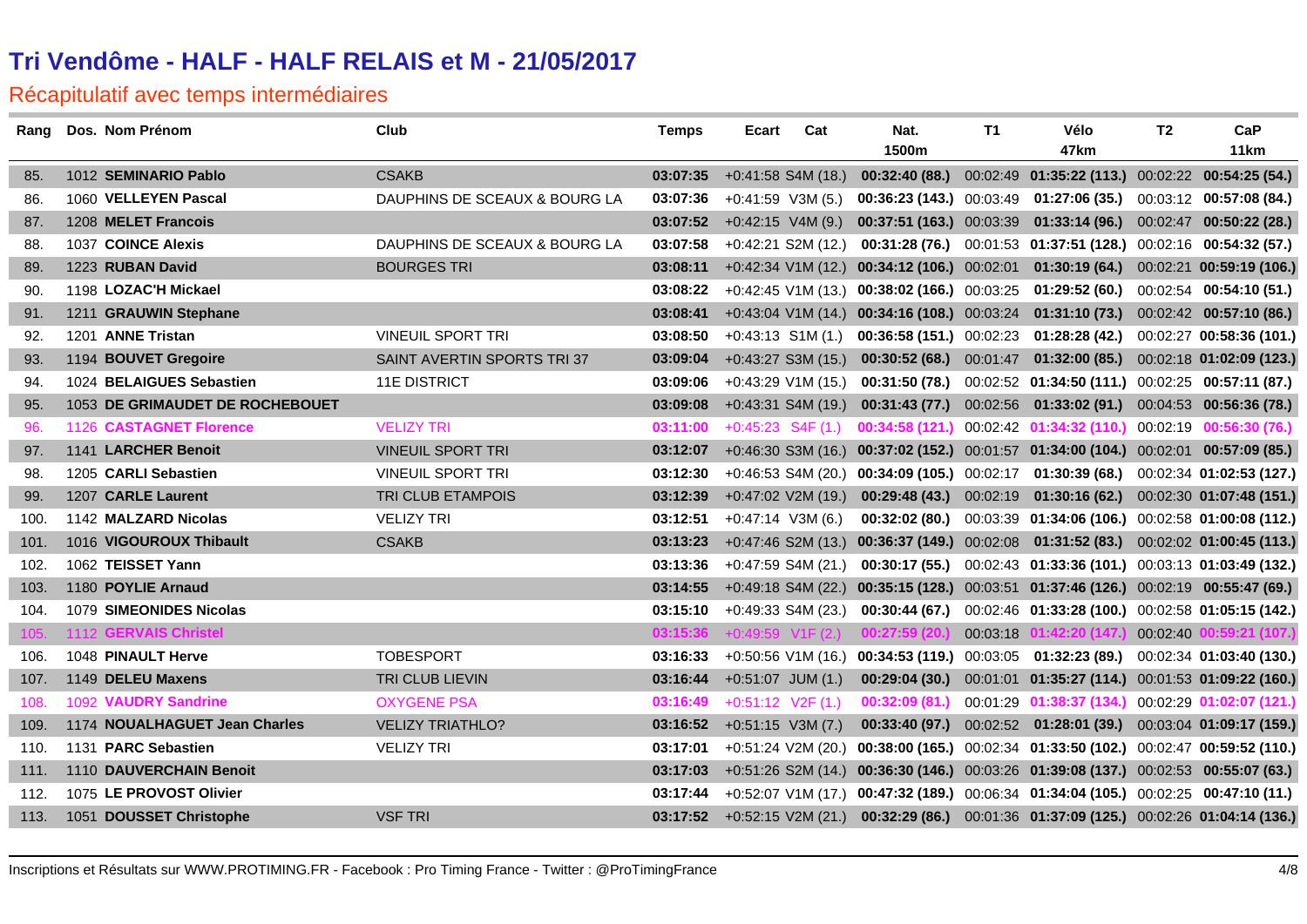| Rang | Dos. Nom Prénom            | Club                          | <b>Temps</b> | Ecart                         | Cat                | Nat.                                        | T1       | Vélo                                                                                          | T <sub>2</sub> | CaP                      |
|------|----------------------------|-------------------------------|--------------|-------------------------------|--------------------|---------------------------------------------|----------|-----------------------------------------------------------------------------------------------|----------------|--------------------------|
|      |                            |                               |              |                               |                    | 1500m                                       |          | 47km                                                                                          |                | 11 <sub>km</sub>         |
| 114. | 1186 LIGER Isabelle        | TRI SANNOIS FRANCONVILLE      | 03:17:54     | $+0:52:17$ V2F (2.)           |                    | 00:28:55(26.)                               |          | 00:01:57  01:42:08  (145.)  00:02:36  01:02:20  (124.)                                        |                |                          |
| 115. | 1204 SAUSSE Thierry        | <b>CHARTRES METROPOLE TRI</b> | 03:17:56     | $+0.52:19$ V3M (8.)           |                    |                                             |          | 00:37:16 (156.) 00:02:37  01:31:54 (84.)  00:02:56  01:03:15 (128.)                           |                |                          |
| 116. | 1144 COPPIETERS Olivier    | TRI CLUB LIEVIN               | 03:20:20     |                               |                    |                                             |          | +0:54:43 S4M (24.) 00:37:15 (155.) 00:02:32 01:43:19 (149.) 00:02:47 00:54:31 (56.)           |                |                          |
| 117. | 1238 CHAMPIN Jean Michel   | LES TRITONS CONDEENS          | 03:20:23     |                               |                    |                                             |          | +0:54:46 V2M (22.) 00:42:03 (181.) 00:02:05 01:31:31 (77.) 00:02:43 01:02:04 (120.)           |                |                          |
| 118. | 1044 MAZURE Jean Francois  |                               | 03:20:33     |                               |                    |                                             |          | +0:54:56 V2M (23.) 00:42:02 (180.) 00:03:46 01:28:49 (46.) 00:03:29 01:02:28 (125.)           |                |                          |
| 119. | 1116 DERELLE Franck        | V ATHLON - VILLEJUIF TRI      | 03:20:44     |                               |                    |                                             |          | +0:55:07 V2M (24.) 00:41:50 (179.) 00:03:45 01:32:35 (90.) 00:04:01 00:58:34 (99.)            |                |                          |
| 120. | 1231 DELBERGUE Stephane    | <b>ASPF TRI CLUB</b>          | 03:20:47     |                               |                    |                                             |          | +0:55:10 V3M (9.) 00:34:50 (117.) 00:02:33 01:35:28 (115.) 00:03:12 01:04:45 (138.)           |                |                          |
| 121. | 1026 ARTUS Helene          |                               | 03:20:55     |                               |                    | $+0.55:18$ V2F (3.) <b>00:41:02 (175.)</b>  | 00:03:55 | 01:35:32 (116.)                                                                               | 00:04:20       | 00:56:07(74)             |
| 122. | 1161 RIERA Jean Christophe | <b>TOBESPORT</b>              | 03:21:01     |                               |                    |                                             |          | +0:55:24 V3M (10.) 00:34:37 (114.) 00:04:09 01:36:28 (121.) 00:03:41 01:02:08 (122.)          |                |                          |
| 123. | 1156 ADELL Malik           | <b>VELIZY TRI</b>             | 03:21:20     |                               |                    |                                             |          | +0:55:43 V3M (11.) 00:34:08 (104.) 00:02:05 01:38:52 (135.) 00:02:24 01:03:52 (133.)          |                |                          |
| 124. | 1155 LEPERE Francois       |                               | 03:22:37     |                               |                    |                                             |          | +0:57:00 V2M (25.) 00:35:30 (135.) 00:03:30 01:38:57 (136.) 00:03:19 01:01:24 (115.)          |                |                          |
| 125. | 1164 MORISSET Alain        | <b>TRIATH CLUB ETAMPOIS</b>   | 03:22:41     |                               |                    |                                             |          | +0:57:04 V3M (12.) 00:45:25 (187.) 00:02:50 01:31:47 (82.) 00:04:06 00:58:35 (100.)           |                |                          |
| 126. | 1083 TRUONG Quang Minh     |                               | 03:22:46     |                               |                    |                                             |          | +0:57:09 V4M (10.) 00:33:22 (92.) 00:04:17 01:37:00 (123.) 00:04:14 01:03:55 (135.)           |                |                          |
| 127. | 1002 DUPRE Jean Louis      | <b>VENDOME TRI</b>            | 03:22:52     |                               |                    |                                             |          | +0:57:15 V2M (26.) 00:35:10 (127.) 00:02:59 01:43:43 (151.) 00:02:49 00:58:14 (97.)           |                |                          |
| 128. | 1086 LAFONT Antoine        |                               | 03:22:58     |                               |                    |                                             |          | $+0.57.21$ S2M (15.) 00:40:53 (174.) 00:04:50 01:37:07 (124.) 00:03:03 00:57:06 (83.)         |                |                          |
| 129. | 1214 THEAUD Olivia         | TRI COTE D AMOUR              | 03:22:59     |                               |                    | $+0.57.22$ V2F (4.) 00:33:34 (95.)          | 00:02:12 | 01:40:09 (138.)                                                                               | 00:03:21       | 01:03:46 (131.)          |
| 130. | 1145 DELORY Didier         | TRI CLUB LIEVIN               | 03:24:28     |                               |                    |                                             |          | +0:58:51 V5M (1.) 00:41:09 (177.) 00:04:42 01:38:28 (131.) 00:02:42 00:57:28 (88.)            |                |                          |
| 131. | 1135 NADON Pascal          | <b>VELIZY TRI</b>             | 03:25:30     |                               |                    |                                             |          | +0:59:53 V3M (13.) 00:36:00 (141.) 00:02:49 01:33:09 (94.) 00:03:46 01:09:48 (163.)           |                |                          |
| 132. | 1011 MICHAUD Pierre        | <b>CSAKB</b>                  | 03:25:33     |                               |                    |                                             |          | +0:59:56 S4M (25.) 00:34:04 (101.) 00:03:52 01:40:34 (143.) 00:04:30 01:02:35 (126.)          |                |                          |
| 133. | 1027 DUBOC Dina            | <b>BOUNPY</b>                 |              |                               |                    | $03:26:48$ +1:01:11 S2F (1.) 00:26:08 (12.) | 00:02:18 | 01:55:15 (184.)                                                                               |                | 00:02:08 01:01:01 (114.) |
| 134. | 1209 GERARD Xavier         |                               | 03:27:21     |                               | +1:01:44 S2M (16.) | 00:30:07 (51.)                              |          | 00:01:50  01:38:34  (133.)  00:02:43  01:14:08  (172.)                                        |                |                          |
| 135. | 1124 BERQUET Didier        | <b>VELIZY TRI</b>             |              | $03:27:41$ +1:02:04 V4M (11.) |                    |                                             |          | 00:32:12 (82.) 00:02:19 01:37:48 (127.) 00:03:14 01:12:10 (170.)                              |                |                          |
| 136. | 1095 FAYAT Anthony         | TCC36                         | 03:28:00     | +1:02:23 V2M (27.)            |                    | 00:29:44 (42.)                              |          | 00:01:57  01:31:44  (80.)  00:02:55  01:21:42  (185.)                                         |                |                          |
| 137. | 1028 GARGIA Fabien         | TRI DUNOIS 28                 |              |                               |                    |                                             |          | 03:28:13 +1:02:36 S2M (17.) 00:34:51 (118.) 00:04:03 01:44:43 (156.) 00:02:54 01:01:43 (117.) |                |                          |
| 138. | 1009 BOECHAT Lionel        | <b>CSAKB</b>                  | 03:28:31     |                               | +1:02:54 V4M (12.) |                                             |          | 00:30:21 (60.) 00:13:58 01:30:32 (66.) 00:17:08 00:56:34 (77.)                                |                |                          |
| 139. | 1187 LIGER Pascal          | TRI SANNOIS FRANCONVILLE      | 03:29:28     |                               |                    |                                             |          | +1:03:51 V4M (13.) 00:34:43 (115.) 00:02:49 01:40:21 (140.) 00:03:29 01:08:09 (155.)          |                |                          |
| 140. | 1229 DAUBIAN Philippe      | <b>ASPF TRI CLUB</b>          | 03:29:51     |                               |                    |                                             |          | +1:04:14 V2M (28.) 00:36:40 (150.) 00:03:36 01:35:57 (118.) 00:02:34 01:11:06 (167.)          |                |                          |
| 141. | 1169 HUCK David            | TRI PORT LA NOUVELLE          | 03:29:57     |                               |                    |                                             |          | +1:04:20 V1M (18.) 00:30:39 (64.) 00:02:55 01:43:06 (148.) 00:02:20 01:10:59 (165.)           |                |                          |
| 142. | 1020 ALLAF Jonathan        |                               |              |                               |                    |                                             |          | 03:30:15 +1:04:38 V4M (14.) 00:43:23 (184.) 00:04:00 01:30:57 (72.) 00:03:53 01:08:05 (154.)  |                |                          |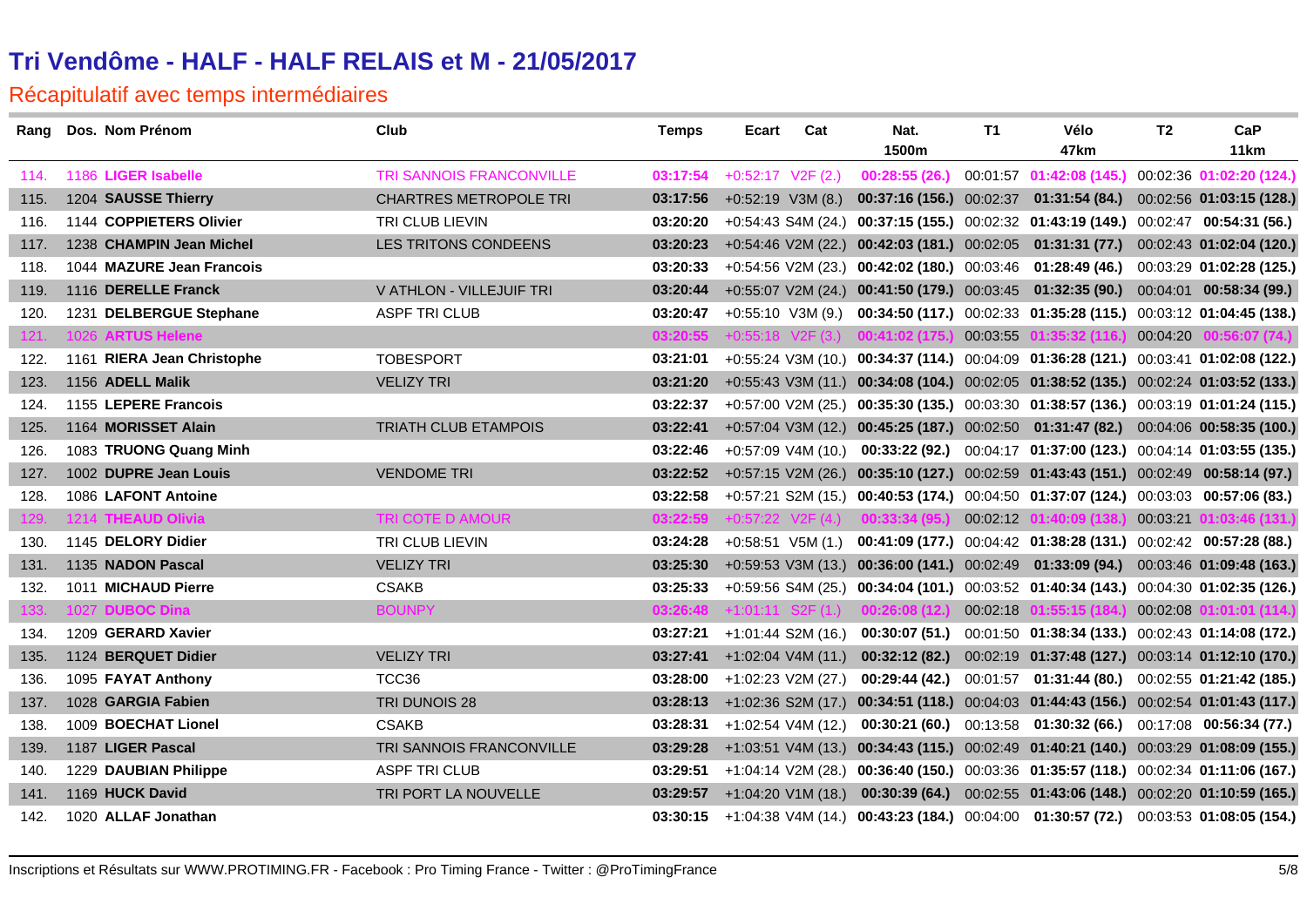| Rang | Dos. Nom Prénom                   | Club                          | <b>Temps</b>                        | <b>Ecart</b>        | Cat                 | Nat.<br>1500m                                          | T1       | Vélo<br>47km                                                                                  | T <sub>2</sub> | CaP<br>11 <sub>km</sub>  |
|------|-----------------------------------|-------------------------------|-------------------------------------|---------------------|---------------------|--------------------------------------------------------|----------|-----------------------------------------------------------------------------------------------|----------------|--------------------------|
| 143. | 1049 BERMAKI Zineb                | <b>CSAKB</b>                  |                                     |                     |                     | 03:30:52 +1:05:15 S3F (1.) 00:37:16 (157.              | 00:02:23 | 1:46:54 (162                                                                                  | 00:02:50       | )1:01:32 (116.)          |
| 144. | 1114 LE GUAY Christophe           | <b>VELIZY TRI</b>             | 03:30:59                            |                     |                     | $+1:05:22$ V2M (29.) 00:42:04 (182.)                   |          | 00:02:29 01:38:34 (132.) 00:03:00 01:04:55 (140.)                                             |                |                          |
| 145. | 1140 SANTOS Nicolas               | <b>VELIZY TRI</b>             |                                     |                     |                     | $03:31:00$ +1:05:23 V2M (30.) 00:32:16 (84.)           |          | 00:02:20  01:40:21  (141.)  00:04:30  01:11:35  (168.)                                        |                |                          |
| 146. | 1056 RIMBERT Emilie               | <b>CSAKB</b>                  | 03:31:00                            | $+1:05:23$ S3F (2.) |                     | 00:35:50 (139.)                                        |          | 00:02:51  01:50:13  (174.)  00:02:49  00:59:19  (105.)                                        |                |                          |
| 147. | 1080 RICHARD Cyrielle             | <b>VINEUIL SPORT TRI</b>      |                                     |                     |                     | $03:31:34$ +1:05:57 S2F (2.) 00:43:38 (185.)           | 00:01:42 | 01:40:34 (142.)                                                                               |                | 00:02:21 01:03:22 (129.) |
| 148. | 1227 BIGOT Nadine                 | <b>CLUB POISSY TRI</b>        | <b>03:31:42</b> $+1:06:05$ S2F (3.) |                     |                     | 00:33:59(99)                                           |          | 00:02:45 01:48:19 (166.)                                                                      |                | 00:02:49 01:03:53 (134.) |
| 149. | 1225 GAFFIE Yolande               | <b>ASFAS TRI</b>              |                                     |                     |                     | $03:32:53$ +1:07:16 S4F (2.) 00:34:26 (109.)           | 00:02:09 | 01:36:33 (122.)                                                                               |                | 00:02:59 01:16:48 (177.) |
| 150. | 1138 NUSSLI Cecile                | <b>VELIZY TRI</b>             | 03:32:58                            | $+1:07:21$ V2F (5.) |                     | 00:36:27(144)                                          |          | 00:02:21  01:40:15  (139.)  00:02:53  01:11:04  (166.)                                        |                |                          |
| 151. | 1192 SIMON Maud                   | T.C. JOUE LES TOURS           | 03:33:10                            |                     |                     | $+1:07:33$ V <sub>1</sub> F (3.) <b>00:34:37 (113.</b> | 00:01:43 | 01:49:05 <b>(16</b> 9                                                                         | 00:02:32       | 1:05:15 (141.)           |
| 152. | 1094 RAMIREZ Celine               | <b>TRI ATTITUDE 41</b>        | <b>03:33:12</b> $+1:07:35$ S4F (3.) |                     |                     | 00:29:28(36.)                                          |          | 00:01:43  01:52:32  (180.)  00:03:00  01:06:32  (148.)                                        |                |                          |
| 153. | 1043 BADMER Jean Luc              | DAUPHINS DE SCEAUX & BOURG LA | 03:34:00                            |                     |                     |                                                        |          | +1:08:23 V2M (31.) 00:35:58 (140.) 00:04:22 01:45:52 (159.) 00:03:35 01:04:15 (137.)          |                |                          |
| 154. | 1230 RIMLINGER Yves               |                               |                                     |                     |                     |                                                        |          | 03:35:02 +1:09:25 V4M (15.) 00:44:00 (186.) 00:02:36 01:43:19 (150.) 00:03:17 01:01:53 (118.) |                |                          |
| 155. | 1151 LEGRAND Gregory              | TRI CLUB LIEVIN               |                                     |                     |                     |                                                        |          | 03:35:14 +1:09:37 S3M (17.) 00:40:50 (173.) 00:04:11 01:38:16 (129.) 00:03:01 01:08:57 (158.) |                |                          |
| 156. | 1082 THIAW Ingrid                 |                               | 03:35:17                            |                     | $+1:09:40$ S4F (4.) |                                                        |          | 00:37:19 (158.) 00:02:47 01:52:31 (179.) 00:02:48 00:59:53 (111.)                             |                |                          |
| 157. | 1003 BENTAOUZA Yan                |                               |                                     |                     |                     |                                                        |          | 03:35:23 +1:09:46 V2M (32.) 00:32:13 (83.) 00:03:42 01:47:13 (164.) 00:03:24 01:08:53 (157.)  |                |                          |
| 158. | <b>1175 NOUALHAGUET Christine</b> | <b>VELIZY TRI</b>             | 03:37:31                            | $+1:11:54$ V3F (1.) |                     | 00:32:35(87)                                           |          | 00:03:22 01:52:30 (178.) 00:02:38 01:06:29 (147.)                                             |                |                          |
| 159. | 1101 AUMARECHAL Alain             | TRI ATTITUDE 41               |                                     |                     |                     |                                                        |          | 03:37:52 +1:12:15 S4M (26.) 00:37:49 (162.) 00:02:41 01:44:25 (154.) 00:03:12 01:09:46 (162.) |                |                          |
| 160. | 1103 SZCZEPANSKI Kevin            | <b>CHARTRES METROPOLE TRI</b> |                                     |                     |                     |                                                        |          | 03:38:22 +1:12:45 S2M (18.) 00:35:20 (132.) 00:01:40 02:01:08 (192.) 00:02:18 00:57:58 (92.)  |                |                          |
| 161. | 1148 KONARSKI Jean Francois       | TRI CLUB LIEVIN               | 03:38:29                            |                     |                     |                                                        |          | +1:12:52 V3M (14.) 00:42:15 (183.) 00:03:32 01:44:12 (153.) 00:03:37 01:04:54 (139.)          |                |                          |
| 162. | 1098 DELILE Stephanie             | <b>CMTRI</b>                  | 03:38:55                            |                     |                     |                                                        |          | $+1:13:18$ V1F (4.) 00:35:07 (125.) 00:01:44 01:52:47 (181.) 00:02:54 01:06:24 (146.)         |                |                          |
| 163. | 1008 MONTI Enrico                 | <b>CSAKB</b>                  |                                     |                     |                     |                                                        |          | 03:39:20 +1:13:43 V4M (16.) 00:41:03 (176.) 00:03:17 01:38:19 (130.) 00:03:16 01:13:27 (171.) |                |                          |
| 164. | 1076 HEURTAULT Aurelien           | <b>CHARTRES METROPOLE TRI</b> |                                     |                     |                     |                                                        |          | 03:39:34 +1:13:57 S3M (18.) 00:30:41 (65.) 00:02:46 01:35:20 (112.) 00:02:46 01:28:02 (189.)  |                |                          |
| 165  | 1162 ZETLAOUI MONGAS Lorine       | <b>TRIATH CLUB ETAMPOIS</b>   |                                     |                     |                     | $03:39:36$ +1:13:59 S2F (4.) 00:36:36 (148.)           | 00:02:43 | 01:47:03 (163.)                                                                               |                | 00:02:34 01:10:41 (164.) |
| 166. | 1157 SCHMITZ Valerie              | TRI SANNOIS FRANCONVILLE      | 03:40:24                            | $+1:14:47$ V2F (6.) |                     | 00:38:39(170.)                                         |          | 00:03:12 01:47:56 (165.) 00:02:42 01:07:58 (152.)                                             |                |                          |
| 167  | 1234 VIAUD Marie                  | <b>ORLEANS TRI CLUB 45</b>    |                                     |                     |                     | $03:41:02$ +1:15:25 S2F (5.) 00:35:07 (124.)           | 00:03:36 | 01:49:17 (171.)                                                                               | 00:04:39       | 01:08:24 (156.)          |
| 168. | 1021 PRAGNON Jerome               |                               |                                     |                     |                     |                                                        |          | 03:43:33 +1:17:56 V2M (33.) 00:37:32 (160.) 00:05:06 01:40:51 (144.) 00:03:55 01:16:11 (175.) |                |                          |
| 169. | 1046 MUZELLEC Etienne             | DAUPHINS DE SCEAUX BOURG LA   |                                     |                     |                     |                                                        |          | 03:45:06 +1:19:29 S2M (19.) 00:30:18 (57.) 00:02:55 01:49:18 (172.) 00:04:05 01:18:33 (181.)  |                |                          |
| 170. | 1122 GAULUPEAU Frederic           | <b>VELIZY TRI</b>             |                                     |                     |                     |                                                        |          | 03:46:16 +1:20:39 V2M (34.) 00:36:28 (145.) 00:02:10 01:48:40 (168.) 00:03:23 01:15:37 (173.) |                |                          |
| 171. | 1068 GRAPPIN Nicolas              | <b>CHESSY</b>                 |                                     |                     |                     |                                                        |          | 03:46:20 +1:20:43 V2M (35.) 00:35:23 (133.) 00:04:22 01:45:43 (158.) 00:03:13 01:17:41 (180.) |                |                          |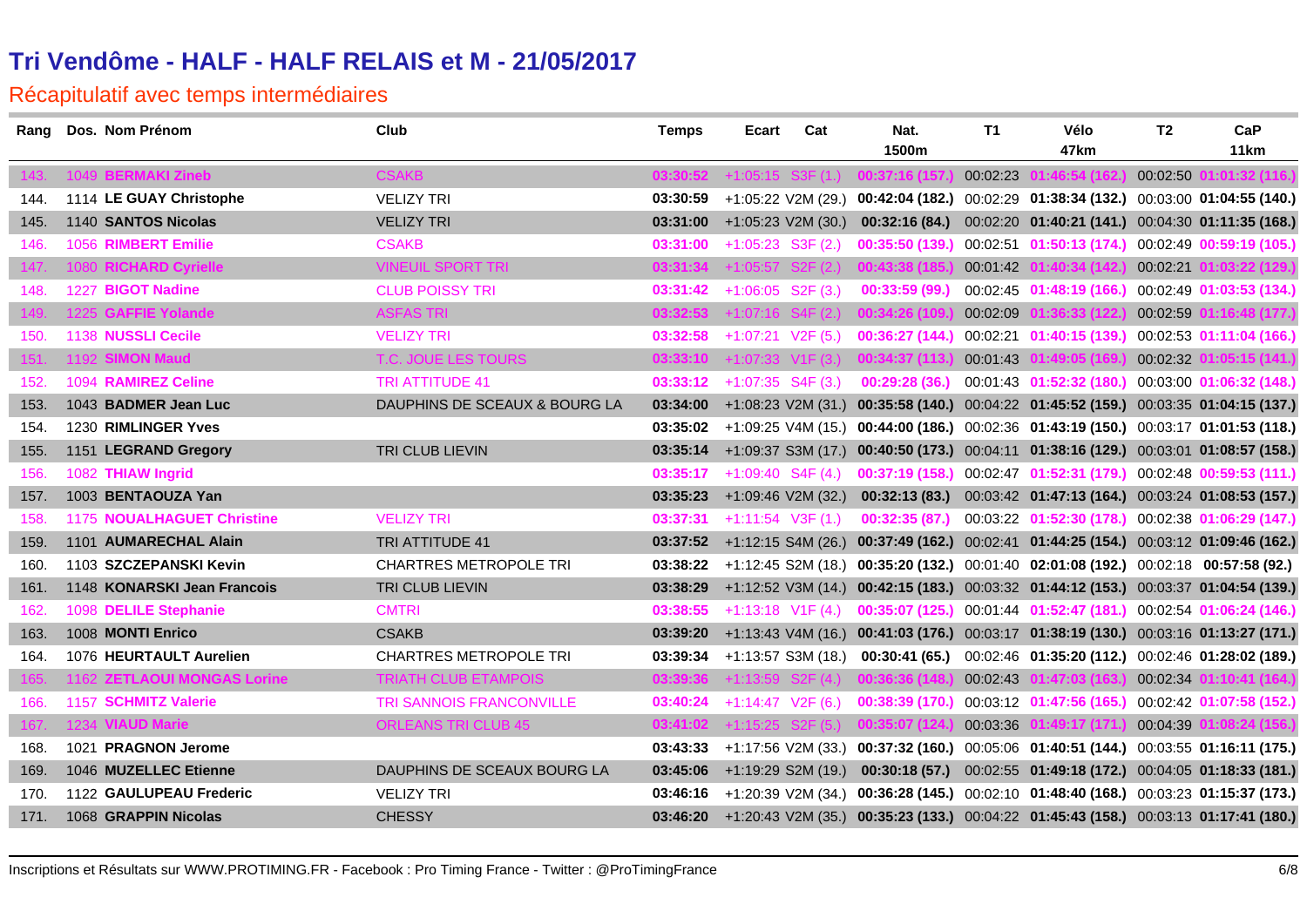| Rang                | Dos. Nom Prénom              | Club                                     | <b>Temps</b> | Ecart                | Cat                   | Nat.<br>1500m                       | <b>T1</b> | Vélo<br>47 <sub>km</sub>                                                                      | T <sub>2</sub> | CaP<br>11km              |
|---------------------|------------------------------|------------------------------------------|--------------|----------------------|-----------------------|-------------------------------------|-----------|-----------------------------------------------------------------------------------------------|----------------|--------------------------|
|                     |                              |                                          |              |                      |                       |                                     |           |                                                                                               |                |                          |
| 172.                | 1041 BASLE Sandrine          | <b>DAUPHINS DE SCEAUX &amp; BOURG LA</b> | 03:47:25     | $+1:21:48$ V1F (5.)  |                       | 00:29:53(47.)                       |           | 00:02:15 01:54:42 (182.) 00:03:09 01:17:28 (179.)                                             |                |                          |
| 173.                | 1104 GIGOT Francois          | <b>VINEUIL SPORT TRI</b>                 | 03:47:47     | $+1:22:10$ V1M (19.) |                       | 00:33:44(98)                        |           | 00:02:31  01:48:33  (167.)  00:03:21  01:19:39  (183.)                                        |                |                          |
| 174.                | 1113 RIBOT Francois          |                                          | 03:48:46     |                      | +1:23:09 V4M (17.)    |                                     |           | 00:35:16 (129.) 00:05:30 01:52:12 (177.) 00:03:49 01:12:02 (169.)                             |                |                          |
| 175.                | 1096 DUPONT Nathan           |                                          | 03:48:54     |                      |                       |                                     |           | +1:23:17 S2M (20.) 00:34:30 (112.) 00:03:08 01:51:06 (175.) 00:03:26 01:16:46 (176.)          |                |                          |
| 176.                | 1045 GOLMAN Vincent          | DAUPHINS DE SCEAUX & BOURG LA            | 03:49:31     | $+1:23:54$ V5M (2.)  |                       |                                     |           | 00:38:36 (169.) 00:03:13 01:46:05 (160.) 00:02:57 01:18:43 (182.)                             |                |                          |
| 177.                | 1089 SANCHEZ Jean Louis      |                                          | 03:50:58     |                      |                       |                                     |           | +1:25:21 V4M (18.) 00:38:48 (171.) 00:03:51 01:55:18 (185.) 00:03:29 01:09:34 (161.)          |                |                          |
| 178.                | 1183 CAMPAGNE Pascal         |                                          | 03:51:21     |                      |                       |                                     |           | +1:25:44 V3M (15.) 00:36:04 (142.) 00:03:31 01:45:14 (157.) 00:03:28 01:23:06 (186.)          |                |                          |
| 179.                | 1147 DUQUESNE Sophie         | <b>TRI CLUB LIEVIN</b>                   | 03:51:28     |                      |                       | $+1:25:51$ S4F (5.) 00:41:42 (178.) | 00:03:23  | )1:56:51 (187.)                                                                               | 00:02:43       | 1:06:50 (150.)           |
| 180.                | 1199 PRAGNON Christelle      |                                          | 03:53:28     | $+1:27:51$ V2F (7.)  |                       | 00:37:20 (159.)                     |           | 00:03:57 01:51:19 (176.)                                                                      |                | 00:04:01 01:16:53 (178.) |
| 181.                | 1006 ROUX Laurent            | <b>MARATHON DU PERCHE VENDOMOIS</b>      | 03:54:30     |                      |                       |                                     |           | +1:28:53 V2M (36.) 00:38:58 (172.) 00:04:36 01:43:57 (152.) 00:03:06 01:23:55 (187.)          |                |                          |
| 182.                | 1065 DESCOTES GENON Mathilde |                                          | 03:55:29     | $+1:29:52$ S2F (6.)  |                       |                                     |           | 00:47:46 (191.) 00:02:10 01:55:04 (183.) 00:02:26 01:08:04 (153.)                             |                |                          |
| 183.                | 1032 CALOUX Stephane         | <b>RSSC TRI</b>                          | 03:55:42     |                      |                       |                                     |           | +1:30:05 V1M (20.) 00:47:46 (190.) 00:04:00 01:44:37 (155.) 00:03:36 01:15:46 (174.)          |                |                          |
| 184.                | 1220 TRUAN Clement           | PUISSANCE 3 COURNON                      | 03:58:12     |                      |                       |                                     |           | +1:32:35 S2M (21.) 00:37:46 (161.) 00:04:38 01:42:08 (146.) 00:04:41 01:29:01 (190.)          |                |                          |
| 185.                | 1178 MARCUCETTI Damien       | <b>JOGG'IN TOURS</b>                     | 04:02:20     |                      |                       |                                     |           | +1:36:43 S3M (19.) 00:49:17 (193.) 00:05:41 01:56:37 (186.) 00:04:32 01:06:15 (143.)          |                |                          |
| 186.                | 1176 BRAEN Florence          | <b>JOGG'IN TOURS</b>                     | 04:02:21     | $+1:36:44$ V3F (2.)  |                       | 00:49:18(194)                       |           | 00:05:41 01:56:55 (188.)                                                                      |                | 00:04:12 01:06:16 (144.) |
| 187.                | 1179 BOURDELAS Fanny         | <b>JOGG'IN TOURS</b>                     | 04:02:22     | $+1:36:45$ S3F (3.)  |                       | 00:37:54 (164.)                     | 00:17:07  | 01:57:30 (190.)                                                                               |                | 00:03:37 01:06:16 (145.) |
| 188.                | 1232 LE MEN Barbara          | <b>ORLEANS TRI CLUB 45</b>               | 04:07:05     | $+1:41:28$ V1F (6.)  |                       | 00:46:44 (188.)                     |           | 00:03:06 01:49:09 (170.)                                                                      |                | 00:04:07 01:24:01 (188.) |
| 189.                | 1212 ROUILLE Yves Marie      |                                          | 04:08:09     |                      |                       |                                     |           | +1:42:32 V4M (19.) 00:47:57 (192.) 00:03:55 01:49:43 (173.) 00:05:18 01:21:18 (184.)          |                |                          |
| 190.                | 1010 PROUST Maud             | <b>BOUNPY</b>                            | 04:11:34     | $+1:45:57$ S2F (7.)  |                       | 00:34:30(111.)                      |           | 00:02:47 01:59:31 (191.)                                                                      |                | 00:03:45 01:31:02 (192.) |
| 191.                | 1184 RAYMOND Elodie          | OTC <sub>45</sub>                        | 04:20:03     |                      |                       | +1:54:26 V1F (7.) 00:38:13 (167     | 00:04:46  | 01:57:03 (189.)                                                                               | 00:04:29       | 1:35:34 (193.)           |
| 192.                | 1087 TRAN Herve              |                                          |              |                      |                       |                                     |           | 04:22:03 +1:56:26 S2M (22.) 00:50:10 (195.) 00:07:03 02:12:05 (193.) 00:06:07 01:06:40 (149.) |                |                          |
| 193.                | 1071 MICHEL Elodie           |                                          | 05:05:10     |                      | $+2:39:33$ S3F $(4.)$ | 00:38:18 (168                       | 00:03:01  | 02:15:08 (194.                                                                                | 00:04:43       | (194.02 (194.)           |
| 194.                | 1066 GOSSET Christine        |                                          | 05:47:36     | $+3:21:59$ V2F (8.)  |                       |                                     |           | 01:04:03 (196.) 00:06:05 03:01:06 (195.)                                                      |                | 00:06:40 01:29:43 (191.) |
|                     |                              |                                          |              |                      |                       |                                     |           |                                                                                               |                |                          |
| <b>Disqualifiés</b> |                              |                                          |              |                      |                       |                                     |           |                                                                                               |                |                          |
| DSQ                 | 1240 NICOLLE Thomas          | LES TRITONS CONDEENS                     | <b>DSQ</b>   |                      | S4M()                 | $\theta$                            |           | $\boldsymbol{0}$                                                                              |                | $\boldsymbol{0}$         |
| DSQ.                | 1137 JAUDOIN Gilles          | <b>VELIZY TRI</b>                        | <b>DSQ</b>   |                      | V3M()                 | $\bf{0}$                            |           | $\theta$                                                                                      |                | $\theta$                 |